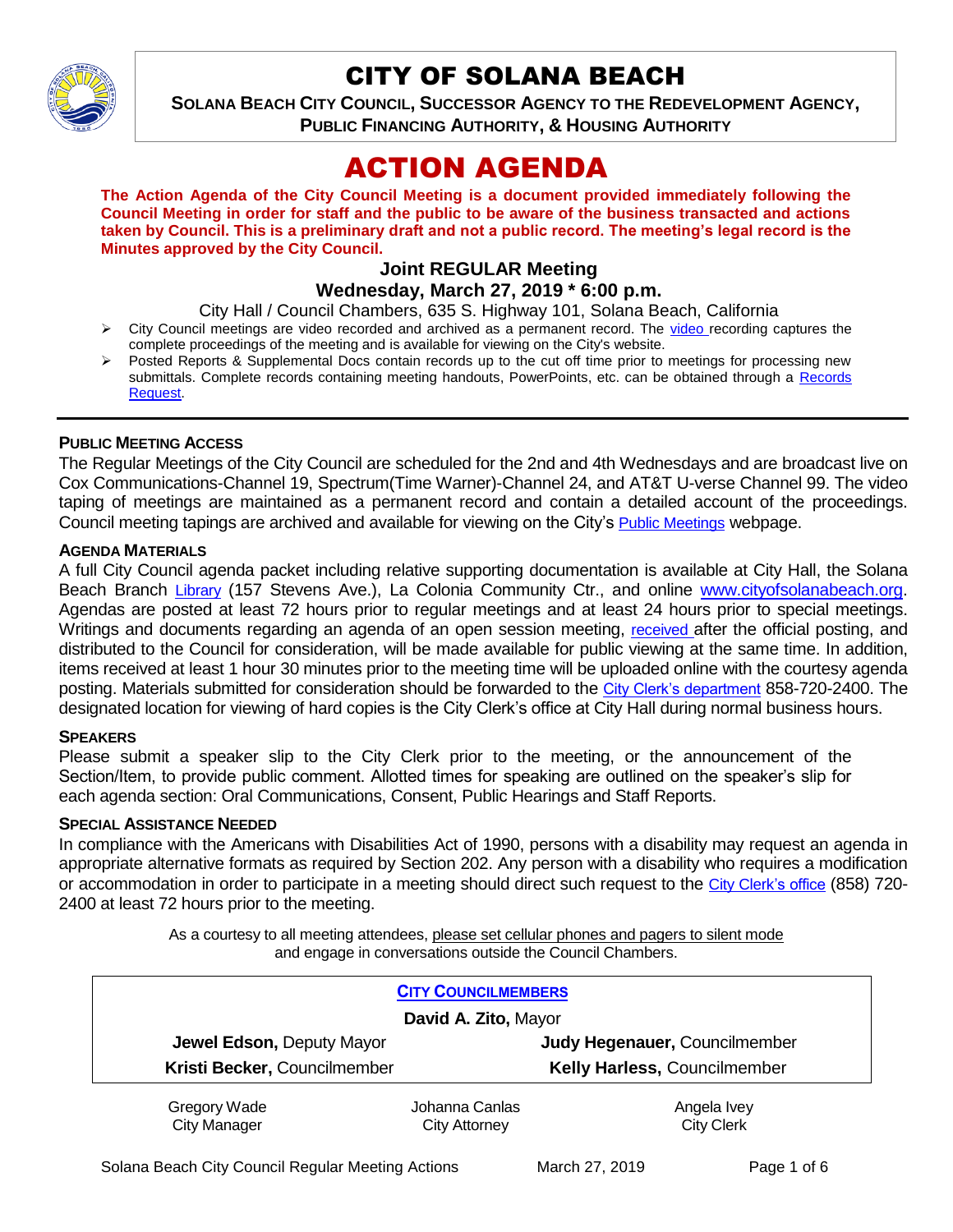## SPEAKERS:

Please submit your speaker slip to the City Clerk prior to the meeting or the announcement of the Item. Allotted times for speaking are outlined on the speaker's slip for Oral Communications, Consent, Public Hearings and Staff Reports.

## READING OF ORDINANCES AND RESOLUTIONS:

Pursuant to [Solana Beach Municipal Code](mailto:https://www.codepublishing.com/CA/SolanaBeach/) Section 2.04.460, at the time of introduction or adoption of an ordinance or adoption of a resolution, the same shall not be read in full unless after the reading of the title, further reading is requested by a member of the Council. If any Councilmember so requests, the ordinance or resolution shall be read in full. In the absence of such a request, this section shall constitute a waiver by the council of such reading.

# **CALL TO ORDER AND ROLL CALL:**

# **CLOSED SESSION REPORT:**

# **FLAG SALUTE:**

## **APPROVAL OF AGENDA: COUNCIL ACTION: Approved 5/0**

## **ORAL COMMUNICATIONS:**

This portion of the agenda provides an opportunity for members of the public to address the City Council on items relating to City business and not appearing on today's agenda by submitting a speaker slip (located on the back table) to the City Clerk. Comments relating to items on this evening's agenda are taken at the time the items are heard. Pursuant to the Brown Act, no action shall be taken by the City Council on public comment items. Council may refer items to the City Manager for placement on a future agenda. The maximum time allotted for each presentation is THREE MINUTES (SBMC 2.04.190). Please be aware of the timer light on the Council Dais.

## **COUNCIL COMMUNITY ANNOUNCEMENTS / COMMENTARY:**

*An opportunity for City Council to make brief announcements or report on their activities. These items are not agendized for official City business with no action or substantive discussion.* 

## **A. CONSENT CALENDAR:** (Action Items) (A.1. - A.6.)

Items listed on the Consent Calendar are to be acted in a single action of the City Council unless pulled for discussion. Any member of the public may address the City Council on an item of concern by submitting to the City Clerk a speaker slip (located on the back table) before the Consent Calendar is addressed. Those items removed from the Consent Calendar by a member of the Council will be trailed to the end of the agenda, while Consent Calendar items removed by the public will be discussed immediately after approval of the Consent Calendar.

## **A.1. Minutes of the City Council.**

Recommendation: That the City Council

1. Approve the Minutes of the City Council Meetings held January 23, 2019 and January 30, 2019.

See Approved Minutes [http://www.ci.solana-beach.ca.us/index.asp?SEC=F0F1200D-21C6-4A88-8AE1-0BC07C1A81A7&Type=B\\_BASIC](http://www.ci.solana-beach.ca.us/index.asp?SEC=F0F1200D-21C6-4A88-8AE1-0BC07C1A81A7&Type=B_BASIC) **COUNCIL ACTION: Approved 5/0**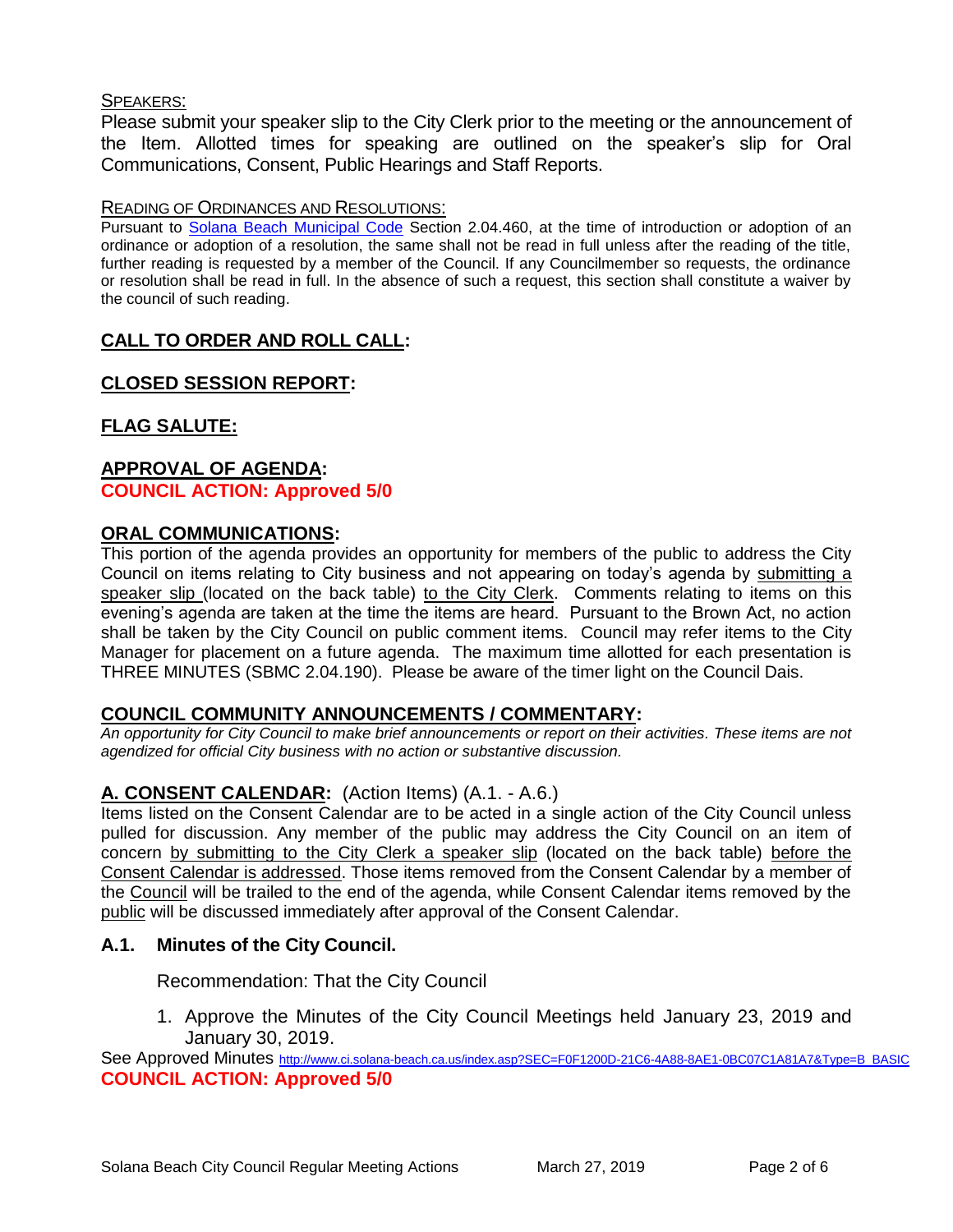## **A.2. Register Of Demands.** (File 0300-30)

Recommendation: That the City Council

1. Ratify the list of demands for February 23 – March 8, 2019.

[Item A.2. Report \(click here\)](https://solanabeach.govoffice3.com/vertical/Sites/%7B840804C2-F869-4904-9AE3-720581350CE7%7D/uploads/Item_A.2._Report_(click_here)_03-27-19_-_O.pdf) 

*Posted Reports & Supplemental Docs contain records up to the cut off time, prior to the start of the meeting, for processing new submittals. The final official record containing handouts, PowerPoints, etc. can be obtained through a Records Request to the City Clerk's Office.* **COUNCIL ACTION: Approved 5/0**

## **A.3. General Fund Adopted Budget for Fiscal Year 2018-2019 Changes.** (File 0330-30)

Recommendation: That the City Council

1. Receive the report listing changes made to the Fiscal Year 2018-2019 General Fund Adopted Budget.

#### [Item A.3. Report \(click here\)](https://solanabeach.govoffice3.com/vertical/Sites/%7B840804C2-F869-4904-9AE3-720581350CE7%7D/uploads/Item_A.3._Report_(click_here)_03-27-19_-_O.pdf)

*Posted Reports & Supplemental Docs contain records up to the cut off time, prior to the start of the meeting, for processing new submittals. The final official record containing handouts, PowerPoints, etc. can be obtained through a Records Request to the City Clerk's Office.* **COUNCIL ACTION: Approved 5/0**

## **A.4. North County Emergency Vehicle Service (NCEVS) Agreement Amendment.** (File 0260-40)

Recommendation: That the City Council

- 1. Adopt **Resolution 2019-033:**
	- a. Awarding North County Emergency Vehicle Services an increased amount not to exceed of \$90,000.
	- b. Authorizing the City Manager to amend the agreement with North County Emergency Vehicles.

Item A.4. Report (click here)

*Posted Reports & Supplemental Docs contain records up to the cut off time, prior to the start of the meeting, for processing new submittals. The final official record containing handouts, PowerPoints, etc. can be obtained through a Records Request to the City Clerk's Office.* **COUNCIL ACTION: Approved 5/0**

## **A.6. State Legislative Advocacy Services** (File 0480-05)

Recommendation: That the City Council

1. Adopt **Resolution 2019-036** authorizing the City Manager to retain the services of a lobbying firm for state legislative advocacy services for an amount not to exceed \$60,000.

[Item A.6. Report \(click here\)](https://solanabeach.govoffice3.com/vertical/Sites/%7B840804C2-F869-4904-9AE3-720581350CE7%7D/uploads/Item_A.6._Report_(click_here)_03-27-19_-_O.pdf) 

*Posted Reports & Supplemental Docs contain records up to the cut off time, prior to the start of the meeting, for processing new submittals. The final official record containing handouts, PowerPoints, etc. can be obtained through a Records Request to the City Clerk's Office* **COUNCIL ACTION: Approved 5/0**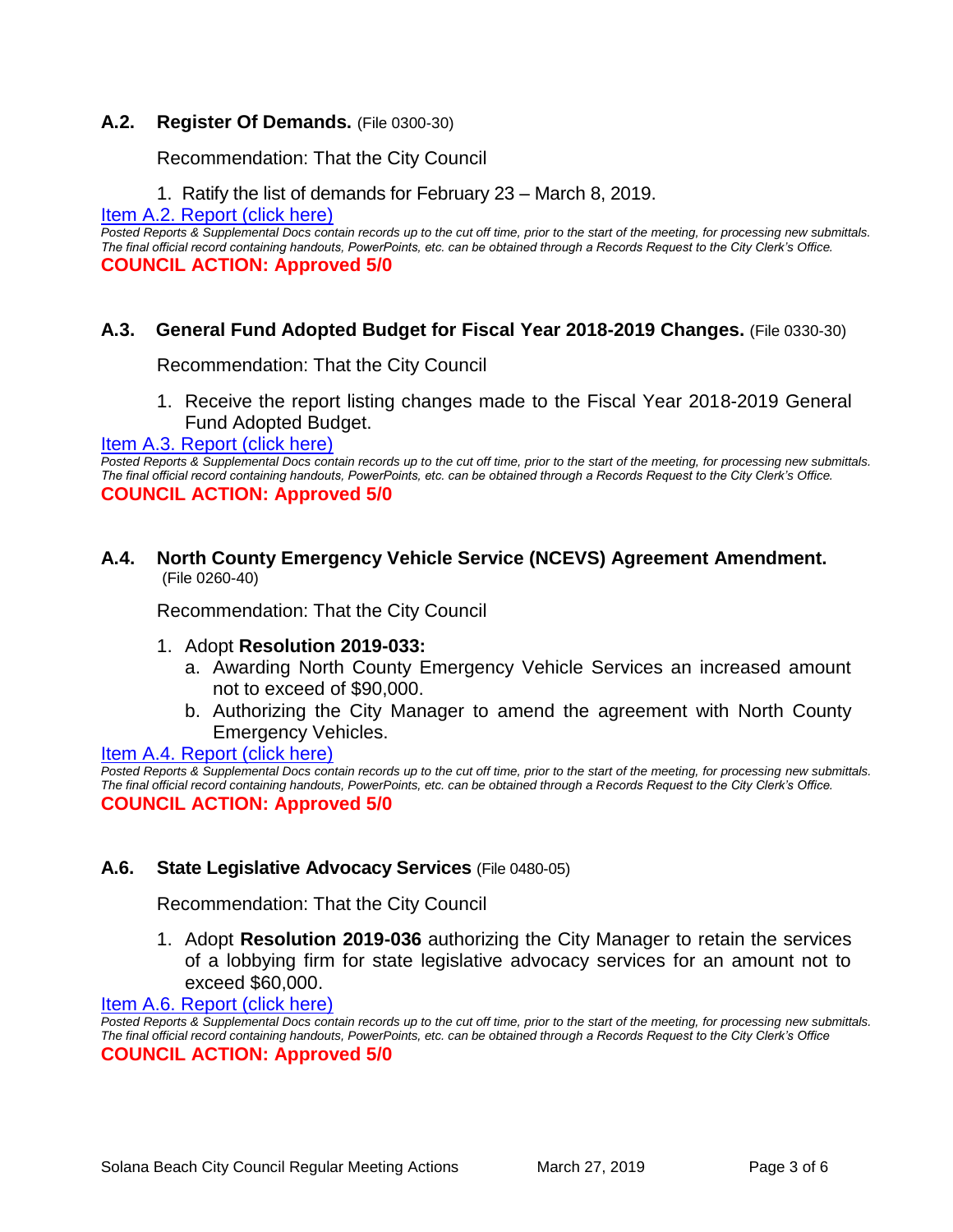## **A.5. Housing and Safety Element Update Request for Proposals (RFP).** (File 0630-10)

Recommendation: That the City Council

1. Adopt **Resolution 2019-032** authorizing the City Manager to issue a Request for Proposals to update the City's General Plan Housing and Safety Elements.

[Item A.5. Report \(click here\)](https://solanabeach.govoffice3.com/vertical/Sites/%7B840804C2-F869-4904-9AE3-720581350CE7%7D/uploads/Item_A.5._Report_(click_here)_03-27-19_-_O.pdf) 

*Posted Reports & Supplemental Docs contain records up to the cut off time, prior to the start of the meeting, for processing new submittals. The final official record containing handouts, PowerPoints, etc. can be obtained through a Records Request to the City Clerk's Office.* **COUNCIL ACTION: Approved 5/0**

# **B. PUBLIC HEARINGS:** (B.1. – B.2.)

This portion of the agenda provides citizens an opportunity to express their views on a specific issue as required by law after proper noticing by submitting a speaker slip (located on the back table) to the City Clerk. After considering all of the evidence, including written materials and oral testimony, the City Council must make a decision supported by findings and the findings must be supported by substantial evidence in the record. An applicant or designee(s) for a private development/business project, for which the public hearing is being held, is allotted a total of fifteen minutes to speak, as per SBMC 2.04.210. A portion of the fifteen minutes may be saved to respond to those who speak in opposition. All other speakers have three minutes each. Please be aware of the timer light on the Council Dais.

## **B.1. Public Hearing: 346 Glenmont Drive, Applicant - Weiser, Case 17-18-06, APN: 263-392-02.** (File 0600-40)

The proposed project meets the minimum zoning requirements under the Solana Beach Municipal Code (SBMC), may be found to be consistent with the General Plan and may be found, as conditioned, to meet the discretionary findings required as discussed in this report to approve a Development Review Permit (DRP) and Structure Development Permit (SDP). Therefore, Staff recommends that the City Council:

- 1. Conduct the Public Hearing: Open the Public Hearing; Report Council Disclosures; Receive Public Testimony; and Close the Public Hearing.
- 2. Find the project exempt from the California Environmental Quality Act pursuant to Section 15303 of the State CEQA Guidelines; and
- 3. If the City Council makes the requisite findings and approves the project, adopt **Resolution 2019-031** conditionally approving a DRP and SDP to demolish a single-family residence, construct a replacement multi-level, single-family residence with a partially subterranean three-car garage and basement, and perform associated site improvements at 346 Glenmont Drive, Solana Beach.

[Item B.1. Report \(click here\)](https://solanabeach.govoffice3.com/vertical/Sites/%7B840804C2-F869-4904-9AE3-720581350CE7%7D/uploads/Item_B.1._Report_(click_here)_03-27-19_-_O.pdf) 

[Item B.1. Updated Report #1 \(Updated](https://solanabeach.govoffice3.com/vertical/Sites/%7B840804C2-F869-4904-9AE3-720581350CE7%7D/uploads/Item_B.1._Updated_Report_1_(3-27_at_500pm).pdf) 3-27-19 at 5:15pm)

[Item B.1. Supplemental Docs \(Updated 3-27](https://solanabeach.govoffice3.com/vertical/Sites/%7B840804C2-F869-4904-9AE3-720581350CE7%7D/uploads/Item_B.1._Supplemental_Docs_(3-27_at_330pm).pdf) at 3:30pm)

*Posted Reports & Supplemental Docs contain records up to the cut off time, prior to the start of the meeting, for processing new submittals. The final official record containing handouts, PowerPoints, etc. can be obtained through a Records Request to the City Clerk's Office.* **COUNCIL ACTION: Approved 4/0/1 (Recused: Hegenauer) to continue the item to a date certain of April 10, 2019.**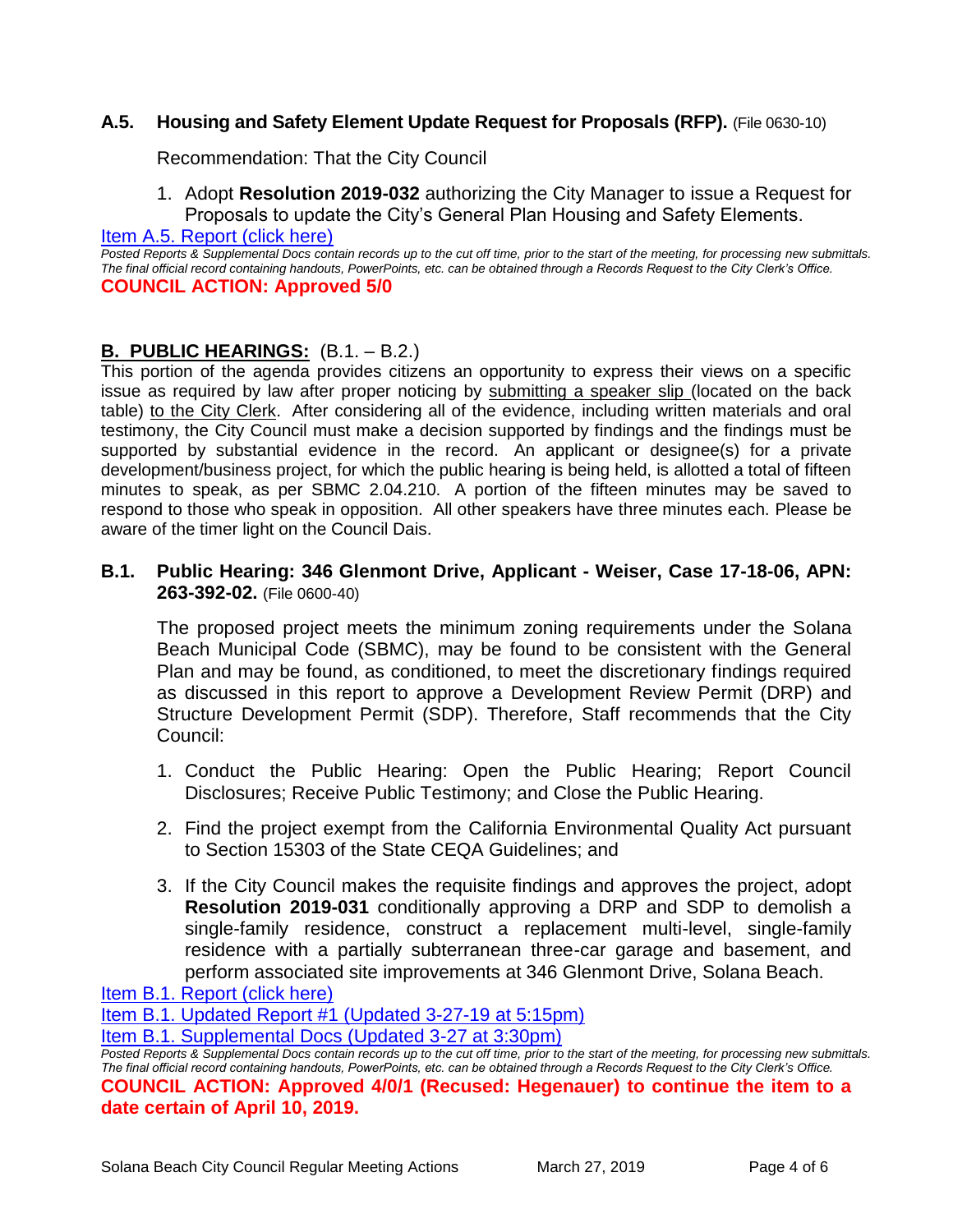## **B.2.** Annual Housing Element Report. (File 0630-12)

Recommendation: That the City Council

- 1. Conduct the Public Hearing: Open the public hearing, Report Council disclosures, Receive public testimony, Close the public hearing.
- 2. Find this item not a project and thereby exempt from the California Environmental Quality Act Review; and
- 3. Adopt **Resolution 2019-030** approving the 2018 Housing Element Annual Progress Report and the 2017/18 Housing Successor Annual Report as submitted and directing City Staff to file the report with the California Department of Housing and Community Development and the Governor's Office of Planning and Research.

#### [Item B.2. Report \(click here\)](https://solanabeach.govoffice3.com/vertical/Sites/%7B840804C2-F869-4904-9AE3-720581350CE7%7D/uploads/Item_B.2._Report_(click_here)_03-27-19_-_O.pdf)

*Posted Reports & Supplemental Docs contain records up to the cut off time, prior to the start of the meeting, for processing new submittals. The final official record containing handouts, PowerPoints, etc. can be obtained through a Records Request to the City Clerk's Office.* **COUNCIL ACTION: Approved 5/0**

## **ADJOURN:**

## *Next Regularly Scheduled Meeting is April 10, 2019*

*Always refer the City's website Event Calendar for updated schedule or contact City Hall. [www.cityofsolanabeach.org](http://www.cityofsolanabeach.org/) 858-720-2400*

#### **AFFIDAVIT OF POSTING**

*STATE OF CALIFORNIA COUNTY OF SAN DIEGO CITY OF SOLANA BEACH* §

I, Angela Ivey, City Clerk of the City of Solana Beach, do hereby certify that this Agenda for the March 27, 2019 Council Meeting was called by City Council, Successor Agency to the Redevelopment Agency, Public Financing Authority, and the Housing Authority of the City of Solana Beach, California, was provided and posted on March 20, 2019 at 6:00 p.m. on the City Bulletin Board at the entrance to the City Council Chambers. Said meeting is held at 6:00 p.m., March 27, 2019, in the Council Chambers, at City Hall, 635 S. Highway 101, Solana Beach, California.

> Angela Ivey, City Clerk City of Solana Beach, CA